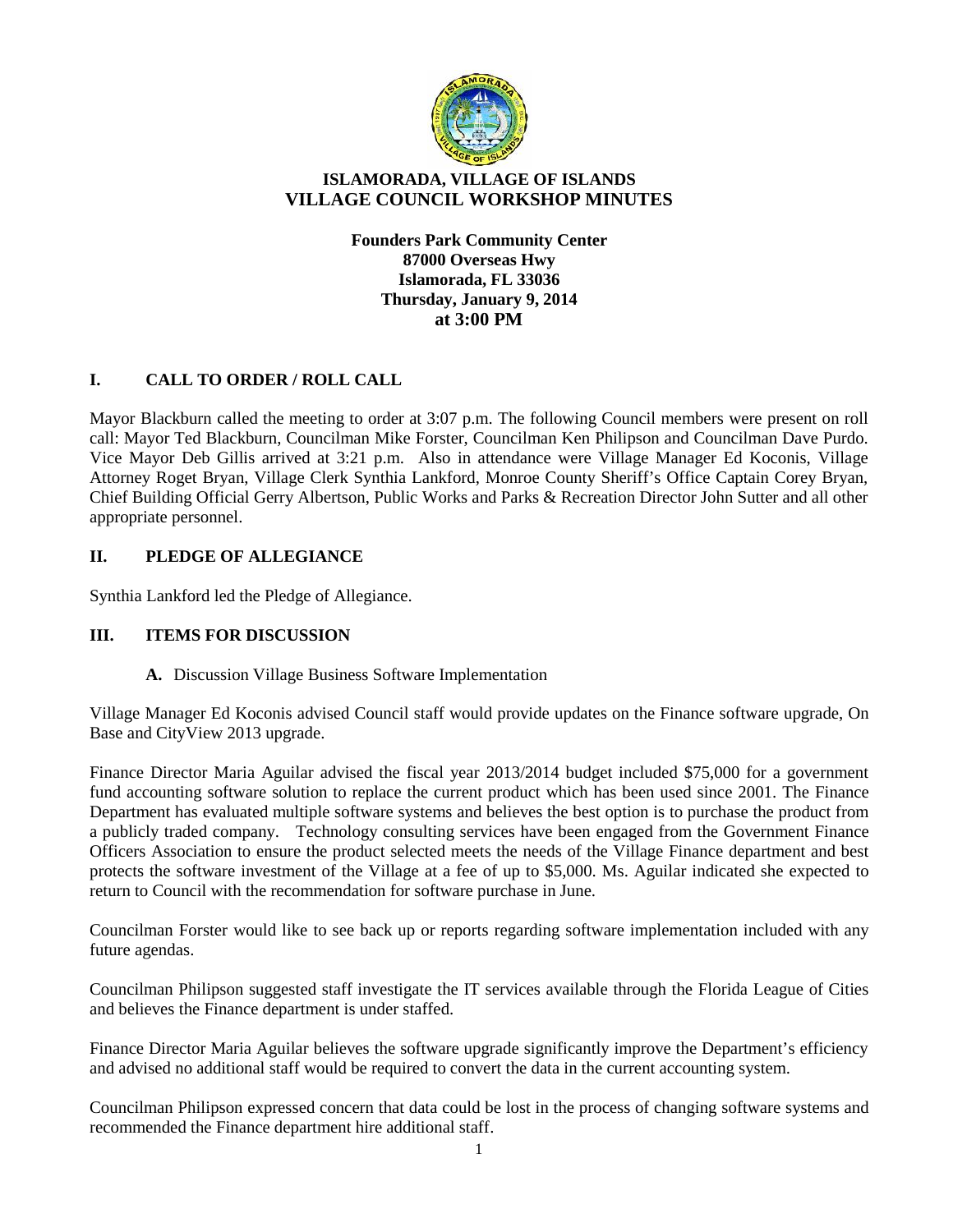Mayor Blackburn believes the Village should cycle its technology every five to six years and stop continually upgrading an outdated produce.

Finance Director Maria Aguilar advised Council a proposal from Government Services Group will be on the January 23, 2014 to compile a database of all non-ad valorem assessments on properties in the Village, which will further streamline the daily operations of the Finance department.

Councilman Philipson commended Ms. Aguilar for the progress made and indicated it is very important for the Village to operate transparently.

Finance Director Maria Aguilar requested clarification of Council's expectations in regards to transparency, and expressed her concern over the legal and financial implications of publishing records on the World Wide Web.

Councilman Forster indicated his definition of transparency for this meeting is Staff meeting the obligations promised to Council in a timely and cost effective manner.

Councilman Philipson stated he would like the transparency that exists in other municipalities.

Mayor Blackburn believes transparency should allow for the rapid interpretation of data.

Councilman Purdo praised Ms. Aguilar for her presentation.

Vice Mayor Gillis believes public access should be available in a simple form, but costs and legal responsibilities must be considered.

Councilman Forster requested discussion on the Finance software be concluded.

Brian Zirklebach presented the OnBase update to Council; 1.7 million historical documents have been digitized and made searchable. The transparency provided has been tremendous. Public records requests are being processed quickly and constituents can now receive information digitally via e-mail. An OnBase Steering Committee has been created to create policy on how to go forward digitizing documents within the Village and limit the amount of documents created on paper.

Councilman Philipson commended Staff on the progress has made in digitizing Village documents.

I.T. Director Stu Bautz opened the discussion on the CityView 2013 Enterprise Application. The technical requirements for the development of CityView 2013 have required extensive staff support from the Building and Planning Departments. The IT department is addressing a learning curve as how to different departments comprehend software configuration.

Councilman Forster advised Council he requested an update from the I.T. Director on the CityView 2013 upgrade and was told the project was three months behind schedule of estimated completion date. Councilman Forster noted Council approved a \$47,000 for CityView 2013 Change Order #1 to expedite the project and provide additional services in August, 2013; and stated Council should have been notified that the project had fallen behind schedule.

Mayor Blackburn inquired if there were any other option for CityView configuration other than using staff members from the Building and Planning departments.

Mr. Bautz affirmed staff participation in the configuration was absolutely required. Mr. Bautz stated all enterprise software application require a significant amount of configuration, additionally staff is working on components in CityView 2013 that were not a functional part the previous versions of CityView.